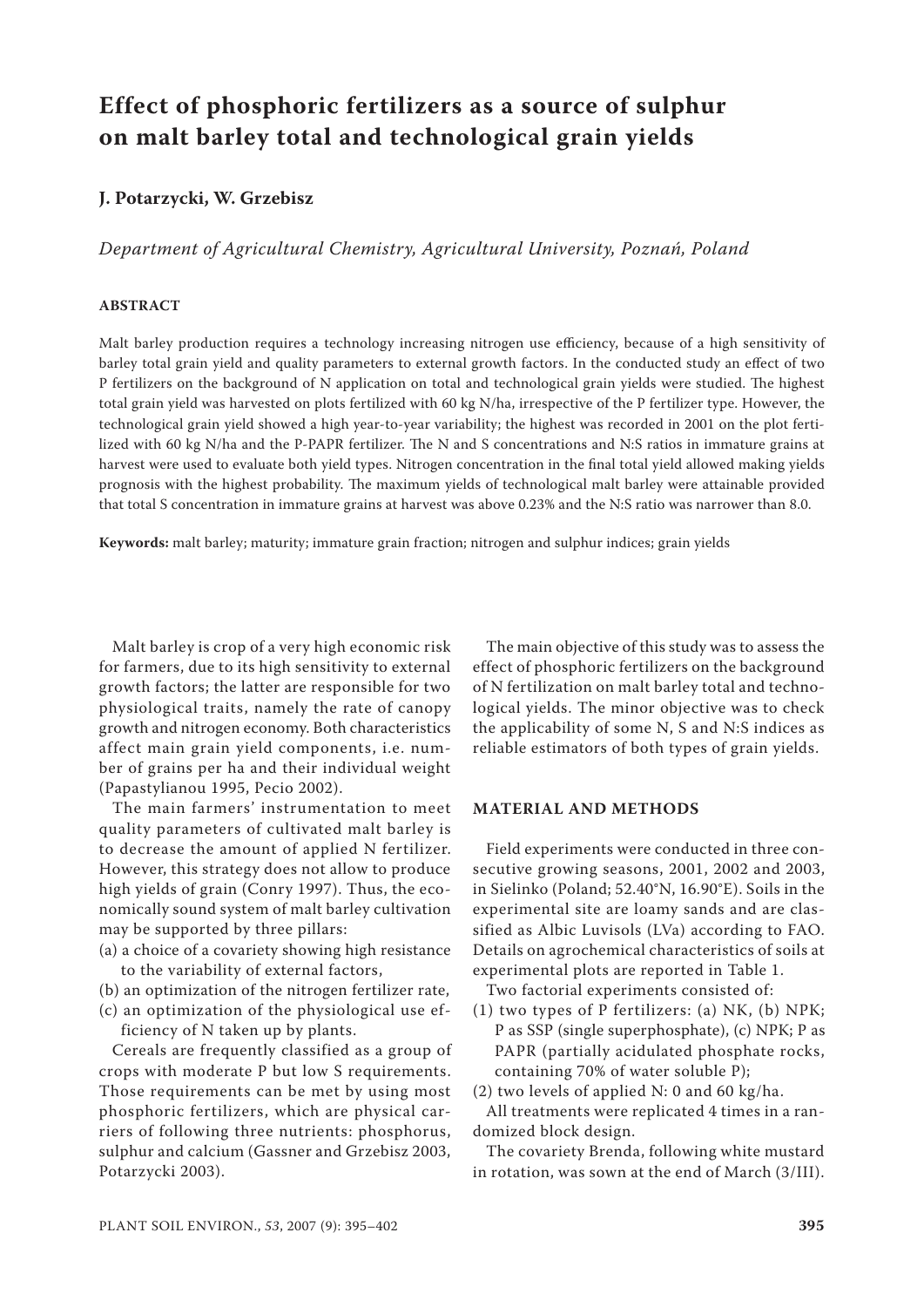Table 1. Agrochemical properties of soils in the experiment plots

| Agrochemical properties                          | Year           |      |      |  |
|--------------------------------------------------|----------------|------|------|--|
|                                                  | 2001           | 2002 | 2003 |  |
| pH (1M KCl)                                      | 7.1            | 6.7  | 6.5  |  |
| Organic carbon $(g/kg)^{1}$                      | 14.5           | 15.5 | 11.0 |  |
| Mineral nitrogen (kg N/ha) <sup>II</sup>         | 58.6           | 49.2 | 52.6 |  |
| Available phosphorus (mg P/kg) <sup>III</sup>    | 80             | 75   | 66   |  |
| Available potassium (mg $K/kg$ ) $^{III}$        | 124            | 112  | 100  |  |
| Available magnesium (mg $Mg/kg$ <sup>IV</sup>    | 64             | 66   | 55   |  |
| Sulphate (mg S-SO <sub>4</sub> /kg) <sup>V</sup> | $\mathfrak{D}$ | 8    | 10   |  |

<sup>I</sup>Tiurin method; <sup>II</sup>0.01M CaCl<sub>2</sub> 0–60 cm; <sup>III</sup>Egner-Riehm method; IVSchachtschabel method; VBardsley-Lancaster method

All fertilizers were applied in spring, just before barley sowing. Rates of incorporated nutrients were as follows:

- (a) phosphorus (P) 37 kg/ha as SSP or PAPR;
- (b) sulphur  $(S)$  25 kg/ha as a component of P fertilizers;
- (c) potassium  $(K) 100$  kg/ha as KCl;
- (d) nitrogen (N) 60 kg/ha as ammonium nitrate (34%).

Herbicides and all other agro-technologies were applied according to standard practices.

At maturity (1/VIII), crops were harvested from the area of  $12 \text{ m}^2$  using a plot combine-harvester. Total grain yields were adjusted to 14% moisture content. Technological grain yields were calculated by subtracting from the total grain yield a grain fraction passing 2.5 mm sieve and all other fractions containing more than 1.84% of total N. The concentration of total N was determined for each grain fraction and other organs, separately, using the Kjeldahl method (Kjeltec Auto Distillation). Sulphur (S) determination in plant samples was made according to the Bardsley-Lancaster method (Bardsley and Lancaster 1960).

In the experiment, three main grain characteristics of malt barley plants were investigated: (a) grain total yield, GTY;

(b) total N, S concentrations,  $N_T S_T$  (%, dm); (c) grain N, S contents (kg/ha).

The following set of indices describing nitrogen use efficiency were applied:

- (a) agronomic efficiency:  $AE = [(TGY_f TGY_{uf})/T$ 60];
- (b) N recovery: R = { $[(N_{Tf} N_{Tuf})/60] \times 100\%$ };

(c) physiological efficiency: PhE =  $[(N_{Tf} - N_{Tuf})/$  $(TGY_f - TGY_{uf})$ ];

(d) specific nitrogen uptake: SNU =  $N_T/TGY$ ;

(e) specific sulphur uptake: SSU =  $S_T/TGY$ .

The indices of N use efficiency were discriminated for N treatments: fertilized (f) and unfertilized (uf).

The experimentally obtained data were subjected to conventional analysis of variance. Least significant difference values (LSD at *P* = 0.05) were calculated to establish the significance of mean differences. The Cate-Nelson graphical procedure was applied to evaluate the critical concentration of S and the N:S ratio in barley plants (Nelson and Anderson 1977). The path analysis was applied to assess interrelationships between barley grain yield and its yielding components (Konys and Wiśniewski 1984).

### **RESULTS AND DISCUSSION**

#### **Characteristics of grain yields**

Malt barley plants growth during vegetation is highly affected by water availability and temperatures. During our study, distribution of precipitations over growing seasons was highly variable. In 2001, the amount of rainfall and its distribution was supra-optimal for barley plants; in following years (2002 and 2003) it was highly unfavorable. In the 2002 growing season, the deficit of precipitations was mild, in 2003 extremely deep. In addition, the lack of precipitation was combined with an increase of the average monthly tempera-

Table 2. Effect of phosphoric fertilizers and N application on total grain yield of malt barley, means for 2001–2003 (t/ha)

| Nitrogen               |           | Phosphoric fertilizers [B]     |                                 | Mean   |  |  |
|------------------------|-----------|--------------------------------|---------------------------------|--------|--|--|
| rates [A]<br>(kg N/ha) | NK<br>0 P | <b>NPK</b><br>SSP <sup>1</sup> | <b>NPK</b><br>PAPR <sup>2</sup> | for A  |  |  |
| 0                      | 2.90      | 3.24                           | 3.38                            | 3.175  |  |  |
| 60                     | 3.58      | 4.30                           | 4.29                            | 4.044  |  |  |
| $LSD$ <sub>0.05</sub>  |           | 0.2277                         |                                 |        |  |  |
| Mean for B             | 3.220     | 3.773                          | 3.837                           |        |  |  |
| $LSD_{0.01}$           |           | 0.1610                         |                                 | 0.1314 |  |  |

<sup>1</sup>single superphosphate; <sup>2</sup>partially acidulated phosphate rocks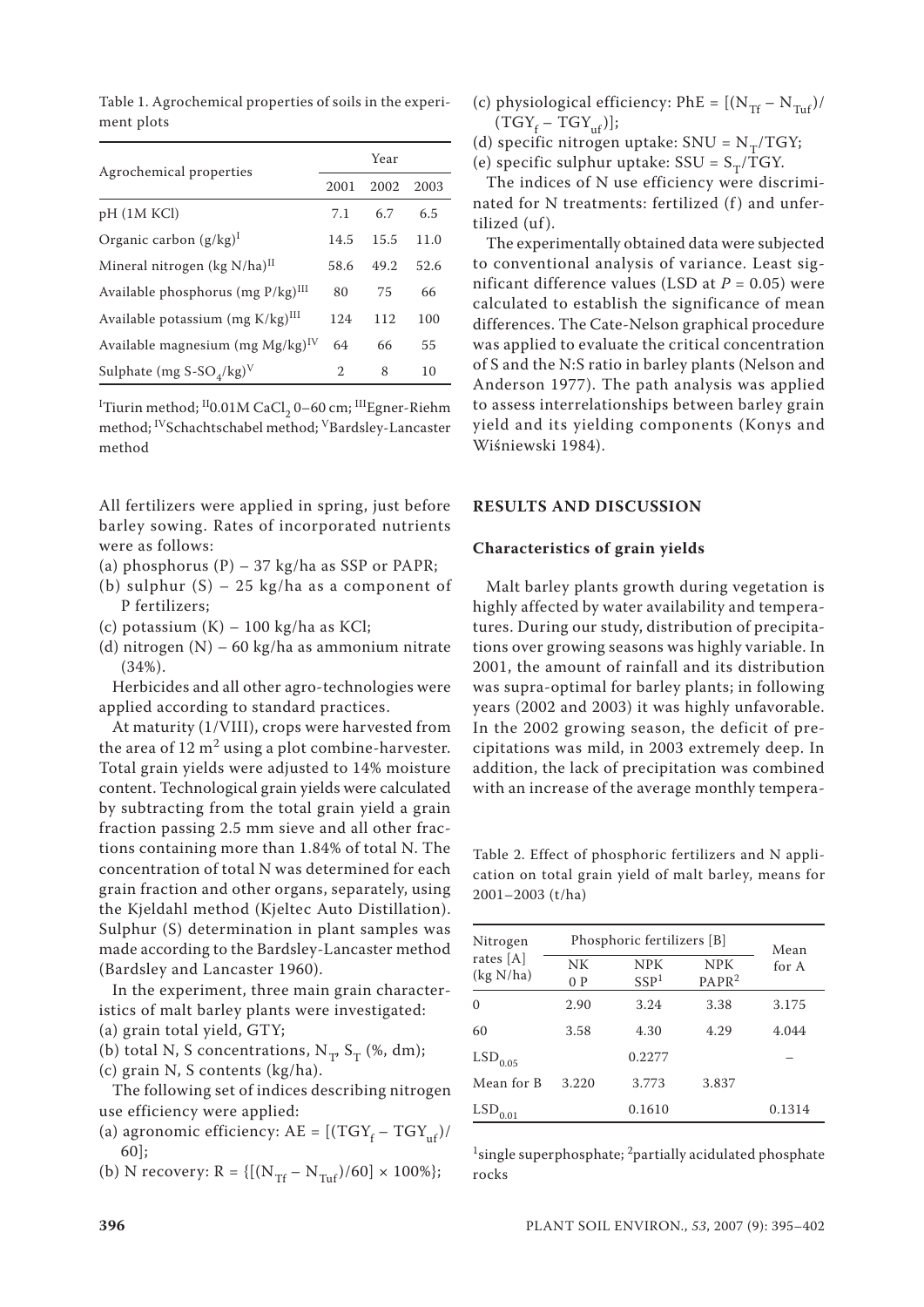| P treat-<br>ments | A E <sup>1</sup><br>(kg/kg N) | R<br>(% ) | PhE.<br>(kg/kg N) | SNU<br>(kg/t) | SSU<br>(kg/t) |
|-------------------|-------------------------------|-----------|-------------------|---------------|---------------|
| $\Omega$          | 10.6                          | 38.4      | 27.5              | 24.2          | 5.2           |
| <b>SSP</b>        | 17.6                          | 49.8      | 35.0              | 21.4          | 4.8           |
| <b>PAPR</b>       | 15.2                          | 42.9      | 34.9              | 22.4          | 5.4           |
| $LSD_{0.05}$      | n.S.                          | 10.30     | n.s.              | 2.05          | n.s.          |

Table 3. Effect of phosphoric fertilizers on nitrogen use efficiency, means for 2001–2003

<sup>1</sup>described in the text

tures of about 2–3°C in comparison to the longterm averages. It is well recognized that these two meteorological traits are highly unfavorable for both, total grain yield of malt barley and its technological quality (Papastylianou 1995, Savin and Nicolas 1996).

Total grain yields of malt barley were significantly affected by both experimental factors, irrespective of the great weather variability (Table 2). The



Figure 1. Path analysis coefficients between yield of malt barley and yield structure components  $(n = 12)$ 

highest yields, amounting to about 4.3 t/ha, were harvested on plots fertilized with 60 kg N/ha and with P, irrespective of the P fertilizer type. The lowest yield, amounting to 2.9 t/ha, was obtained on the NK plot. Effects of fertilizer phosphorus were quite conspicuous. Plants grown on the plots without added N, averaged over P treatments, increased total grain yield by 0.4 t/ha, while those fertilized with N by 0.7 t/ha. These two figures clearly corroborate the significant effect of N and P shortages and physiological impact on yield of malt barley (Prystupa et al. 2003). However, the main parameter of N efficiency, i.e. agronomic efficiency (AE), showed no response to P fertilization, mainly due to high seasonal variability. However, the observed effects are quite high, because SSP fertilizer increased AE by 66% and PAPR by 43% (Table 3).

The effect of N fertilization on barley total grain yield and its component structure is well known and has been confirmed in the present study. However, the effect of P is controversial, as found for wheat (Rodriquez et al. 1999). Based on the analysis of path coefficients, established for yield and its yield components, it was found, including all nitrogen fertilized treatments, that in the case of the P control (NP treatments) and SSP, total grain yield was in the first case affected by the number of grains per ear, which indirectly depended on the number of ear-bearing stems (Figure 1). In the case of PAPR treatments, the recorded grain yield was determined mainly by the number of ears. It should be also pointed out that under conditions of phosphorus deficiency, the relationship between grain yield and TGW was negative.

Table 4. Effect of phosphoric fertilizers and nitrogen application on technological grain yield of malt barley  $(t/ha)$ 

|             | Nitrogen                 | Phosphoric fertilizers [B] | Mean for                       |                                 |                         |
|-------------|--------------------------|----------------------------|--------------------------------|---------------------------------|-------------------------|
| Year        | rates $[A]$<br>(kg N/ha) | NK<br>0P                   | <b>NPK</b><br>SSP <sup>1</sup> | <b>NPK</b><br>PAPR <sup>1</sup> | $A \times \text{years}$ |
|             | 0                        | 2.950                      | 3.405                          | 3.583                           | 3.313                   |
| 2001        | 60                       | 3.665                      | 3.500                          | 4.780                           | 3.982                   |
| 2002        | $\Omega$                 | 2.633                      | 2.883                          | 3.085                           | 2.867                   |
|             | 60                       | 3.185                      | 3.963                          | 3.740                           | 3.629                   |
| 2003        | $\theta$                 | 2.305                      | 2.740                          | 2.708                           | 2.584                   |
|             | 60                       | 2.458                      | 3.365                          | 3.223                           | 3.015                   |
| LSD<br>0.01 |                          | 0.3611                     | 0.2085                         |                                 |                         |

<sup>1</sup>described in the Table 2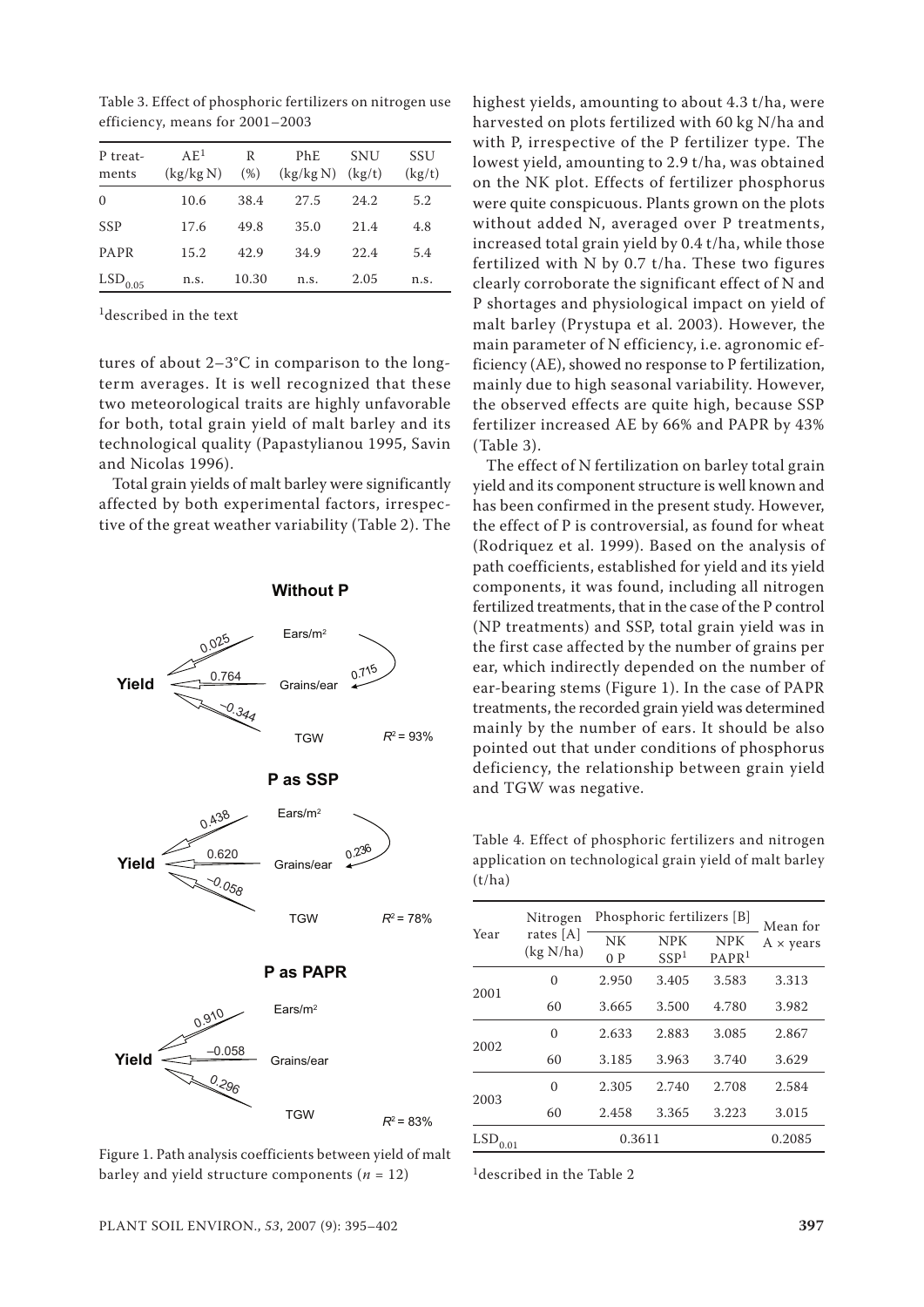| Plant organs | Nitrogen                 |          | Phosphoric fertilizers [B]     |                                 |                   | LSD $\rm{NIR}_{0.05}$ |
|--------------|--------------------------|----------|--------------------------------|---------------------------------|-------------------|-----------------------|
|              | rates $[A]$<br>(kg N/ha) | NK<br>0P | <b>NPK</b><br>SSP <sup>1</sup> | <b>NPK</b><br>PAPR <sup>1</sup> | Mean<br>for $[A]$ | for plant organs      |
|              | $\boldsymbol{0}$         | 0.69     | 0.64                           | 0.62                            | 0.65              |                       |
| Leaves       | 60                       | 0.74     | 0.74                           | 0.89                            | 0.79              | 0.115                 |
|              | $\mathbf{0}$             | 0.36     | 0.30                           | 0.40                            | 0.35              | n.s.                  |
| <b>Stems</b> | 60                       | 0.44     | 0.39                           | 0.42                            | 0.42              |                       |
| Chaffs       | $\mathbf{0}$             | 0.50     | 0.53                           | 0.48                            | 0.50              |                       |
|              | 60                       | 0.65     | 0.62                           | 0.68                            | 0.65              | 0.055                 |

Table 5. Effect of phosphoric fertilizers and nitrogen application on nitrogen concentration in barley vegetative organs at maturity, means for 2001–2003 (% dm)

1described in the Table 2

The calculated technological grain yields of malt barley were affected by experimental factors but showed a significant year-to-year variability (Table 4). The highest yield, amounting to 4.78 t/ha was harvested in 2001 on the plot fertilized with PAPR and 60 kg N/ha; the lowest yield, of about 2.4 t/ha, was harvested in 2003 on NK plots. Grain yields were significantly affected by the interaction of N and P fertilizers and year. In 2001 the most significant effect was found for PAPR but in the other two years no significant differences between tested P fertilizers were observed. The highest relative yield increase due to the N and P interaction was 62% in 2001, 42% in 2002 and 40% in 2003. Effects of P application without N were much lower, still they amounted to 21%, 17% and 21%, respectively.

## **Nitrogen and sulphur concentrations in barley organs at maturity**

Total and technological grain yields of malt barley are highly sensitive to soil nitrogen availability (Conry 1997). However, its quantitative and qualitative effects depend on plant nutritional homeostasis, for example sulphur availability during grain filling period. Therefore, nitrogen and sulphur concentrations and contents at maturity were used to predict both types of yields.

At maturity, nitrogen concentrations in barley vegetative organs showed a high year-to-year variability, especially for chaffs and leaves (Table 5). Despite the seasonal weather variability, these two organs significantly responded to N application.

Sulphur concentrations in barley vegetative organs showed only a year-to-year variability as presented in Table 6 for leaves. However, the calculated correlations between N or S concentrations in all studied vegetative organs and total grain yields and/or technological yields were generally low and mostly insignificant.

Basic qualitative parameters of malt barley consisted of (i) grain fraction left after sieving total grain yield on the 2.5 mm sieve (ii) fractions of N concentration below 1.84% in screenings grain. All fractions out of these rules represent the lost pool of total malt barley grain yield. Therefore, it was assumed, that N and S concentrations in grain fraction passing the 2.5 mm sieve, are of a great value for the technological yield and its qualitative estimation.

Table 6. Effect of phosphoric fertilizers and nitrogen application on sulphur concentration in leaves of malt barley at maturity (% dm)

|              | Nitrogen                 | Phosphoric fertilizers [B] | Mean for                       |                                 |                         |
|--------------|--------------------------|----------------------------|--------------------------------|---------------------------------|-------------------------|
| Year         | rates $[A]$<br>(kg N/ha) | NK<br>0P                   | <b>NPK</b><br>SSP <sup>1</sup> | <b>NPK</b><br>PAPR <sup>1</sup> | $A \times \text{years}$ |
|              | $\theta$                 | 0.37                       | 0.35                           | 0.36                            | 0.36                    |
| 2001         | 60                       | 0.36                       | 0.35                           | 0.35                            | 0.35                    |
| 2002         | 0                        | 0.27                       | 0.23                           | 0.31                            | 0.27                    |
|              | 60                       | 0.22                       | 0.26                           | 0.26                            | 0.25                    |
| 2003         | $\Omega$                 | 0.15                       | 0.16                           | 0.15                            | 0.16                    |
|              | 60                       | 0.15                       | 0.13                           | 0.20                            | 0.16                    |
| Mean for [B] |                          | 0.25                       | 0.25                           | 0.27                            |                         |

1described in the Table 2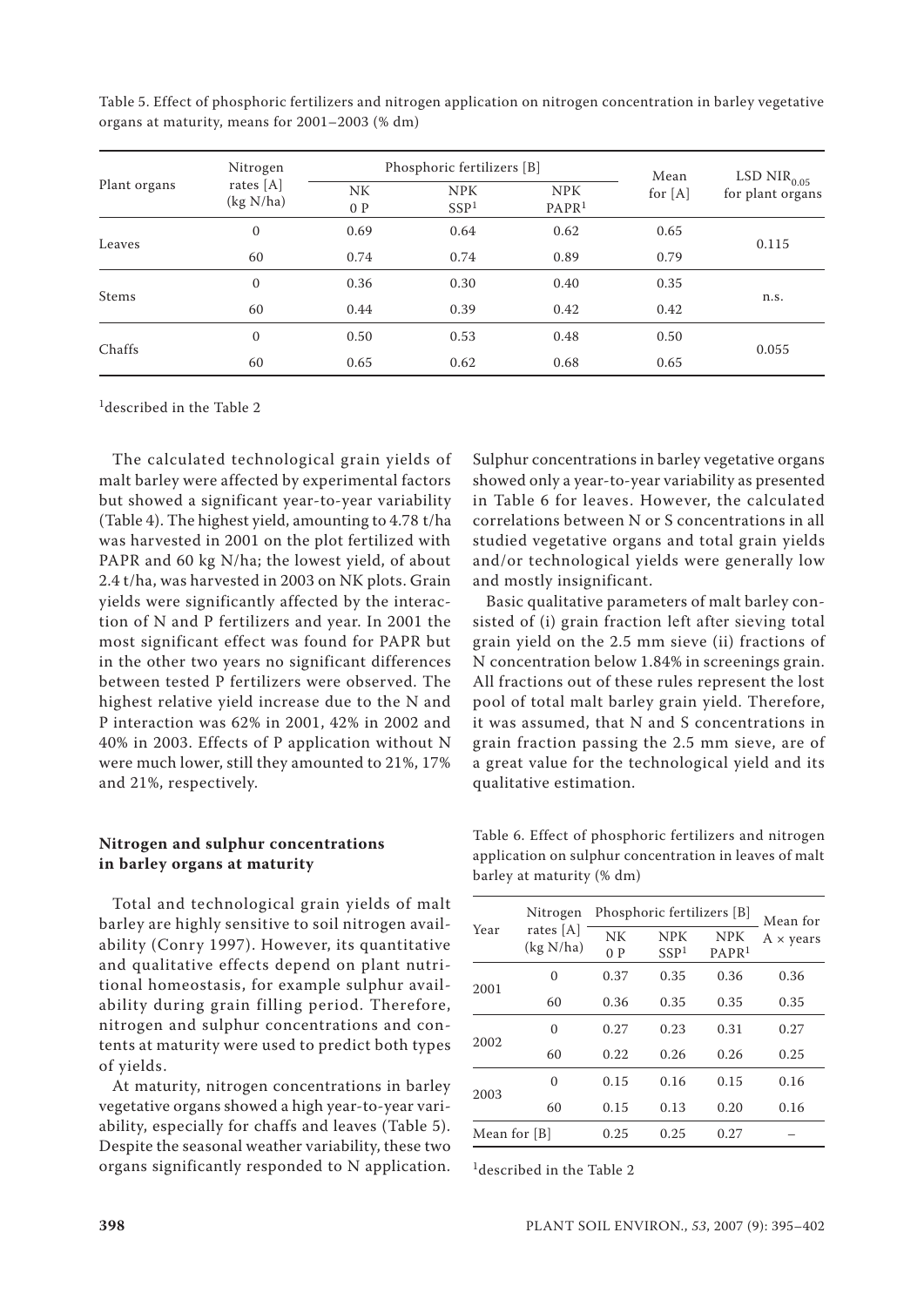Table 7. Effect of phosphoric fertilizers and N application on N and S concentrations in malt barley grain, fraction < 2.5 mm

| Year | Nitrogen                 | Phosphoric fertilizers [B]   |                                       |                                        |                                     |
|------|--------------------------|------------------------------|---------------------------------------|----------------------------------------|-------------------------------------|
|      | rates $[A]$<br>(kg N/ha) | <b>NK</b><br>0P<br>$N^2/S^3$ | <b>NPK</b><br>SSP <sup>1</sup><br>N/S | <b>NPK</b><br>PAPR <sup>1</sup><br>N/S | Mean for<br>$A \times \text{years}$ |
| 2001 | $\mathbf{0}$             | 1.62/0.27                    | 1.91/0.28                             | 1.86/0.27                              | 1.80/0.27                           |
|      | 60                       | 1.79/0.27                    | 2.07/0.29                             | 2.04/0.29                              | 1.97/0.28                           |
| 2002 | $\mathbf{0}$             | 1.50/0.17                    | 1.75/0.21                             | 1.59/0.17                              | 1.61/0.19                           |
|      | 60                       | 1.77/0.21                    | 1.89/0.24                             | 1.98/0.23                              | 1.88/0.23                           |
| 2003 | $\mathbf{0}$             | 1.40/0.15                    | 1.25/0.12                             | 1.44/0.12                              | 1.36/0.13                           |
|      | 60                       | 1.66/0.13                    | 1.67/0.21                             | 1.68/0.20                              | 1.67/0.18                           |

<sup>1</sup>described in the Table 2; <sup>2</sup>N concentration, % dm; <sup>3</sup>S concentration, % dm

It was found that concentrations of N and S in immature grains responded to imposed experimental treatments, especially to N application, but weather variability was the most important factor (Table 7). These two data sets plus the calculated N:S ratios were used to assess the dependence of malt barley grain yields on N, S and N:S. The obtained relationships followed the linear regression model as presented below:

(a) N concentration

$$
Y_{TGY} = 0.59x - 0.22; R^2 = 0.72; n = 18
$$
  

$$
Y_{TeGY} = 0.54x - 0.099; R^2 = 0.63; n = 18
$$

(b) S concentration

$$
Y_{TGY} = 2.01x + 0.37; R^2 = 0.60; n = 18
$$
  

$$
Y_{TeGY} = 1.89x + 0.417; R^2 = 0.57; n = 18
$$

(c) N:S

$$
Y_{TGY} = -0.05x + 1.21; R^2 = 0.34; n = 18
$$
  

$$
Y_{TeGY} = -0.049x + 1.2332; R^2 = 0.36; n = 18
$$

where:  $x - N$  (% dm); S (% dm), N:S ratio in the grain fraction below 2.5 mm, respectively;  $Y_{TGY}$ ,  $Y_{TeGY}$  – total and technological yields of malt barley grain, respectively



Figure 2. The scatter diagram of the technological grain yield of malt barley versus S concentration in the grain fraction < 2.5 mm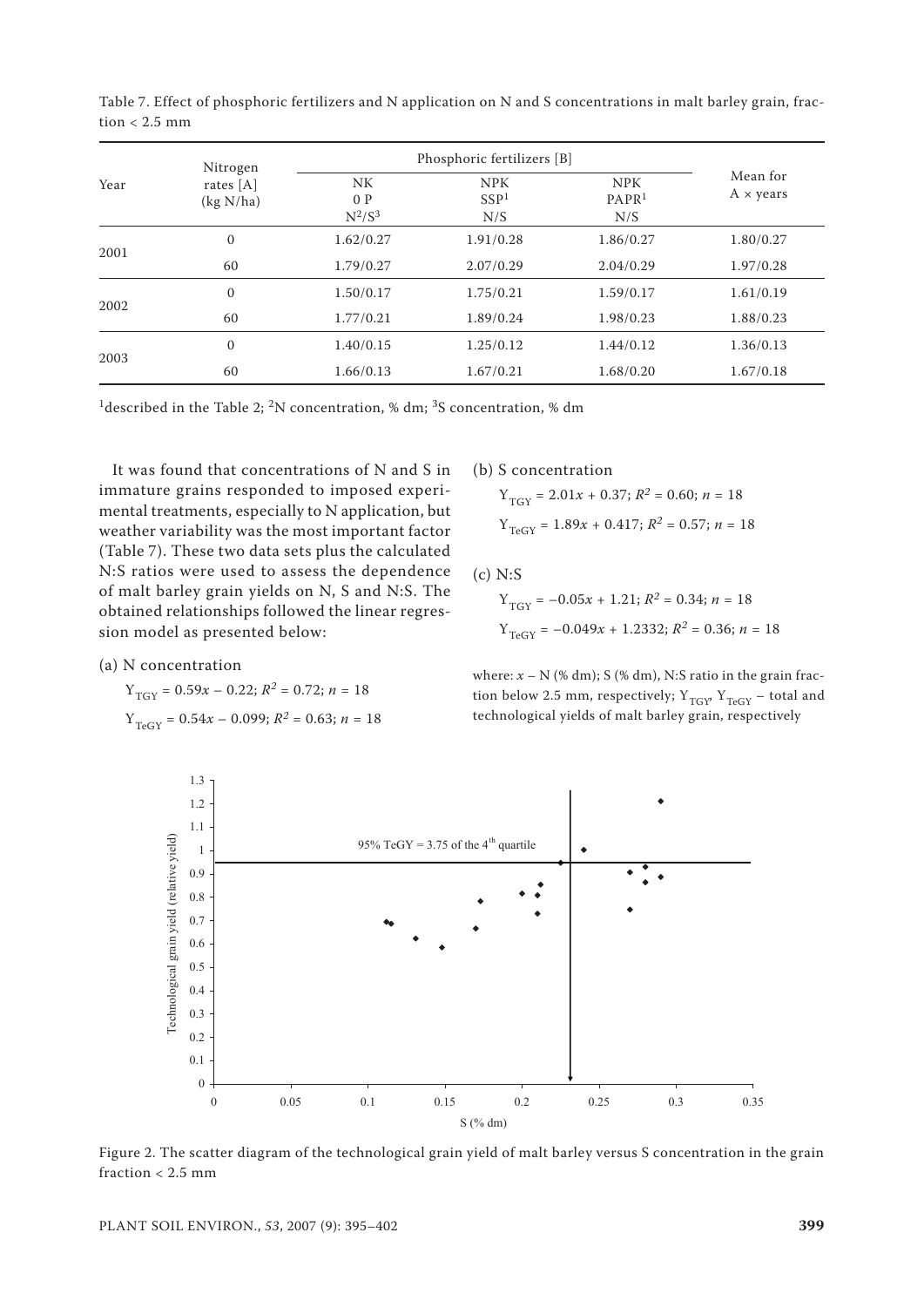

Figure 3. The scatter diagram of technological grain yield of malt barley versus the N:S ratio in the grain fraction  $< 2.5$  mm

The highest values of coefficients of determination were found, as expected, for N concentration in immature grains. Both presented equations show that the higher amount of nitrogen in immature grains is, the higher yields are expected. This statement arises a question about the role of phosphoric fertilizers as a source of S; the critical values of the S concentration and the N:S ratio in this particular pool of barley technological yield needs to be established urgently. However, all the above-presented linear equations are not practically useable. Thus, the Cate-Nelson procedure was applied to delimitate the critical value of each of these two parameters of the technological bar-

| Nitrogen rates [A] (kg N/ha) | Phosphoric fertilizers [B] |                                |                                 |                          |
|------------------------------|----------------------------|--------------------------------|---------------------------------|--------------------------|
|                              | NK<br>0P                   | <b>NPK</b><br>SSP <sup>1</sup> | <b>NPK</b><br>PAPR <sup>1</sup> | Mean for A               |
| Nitrogen uptake (kg N/ha)    |                            |                                |                                 |                          |
| $\boldsymbol{0}$             | 66.2                       | 66.4                           | 72.7                            | 68.4                     |
| 60                           | 89.2                       | 96.3                           | 98.5                            | 94.7                     |
| $\mathrm{LSD}_{0.05}$        |                            |                                |                                 | 2.94                     |
| Mean for B                   | 77.7                       | 81.4                           | 85.6                            | $\overline{\phantom{m}}$ |
| $\mathrm{LSD}_{0.05}$        |                            | 3.60                           |                                 | —                        |
| Sulphur uptake (kg S/ha)     |                            |                                |                                 |                          |
| $\boldsymbol{0}$             | 15.3                       | 15.9                           | 18.7                            | 16.6                     |
| 60                           | 18.9                       | 20.8                           | 23.9                            | 21.2                     |
| $\mathrm{LSD}_{0.05}$        |                            |                                |                                 | 2.2                      |
| Mean for B                   | 17.1                       | 18.3                           | 21.3                            |                          |
| $\mathrm{LSD}_{0.01}$        |                            | 2.68                           |                                 |                          |

Table 8. Effect of phosphoric fertilizers and nitrogen application on total nitrogen and sulphur uptake by malt barley plants at maturity, means for 2001–2003

1described in the Table 2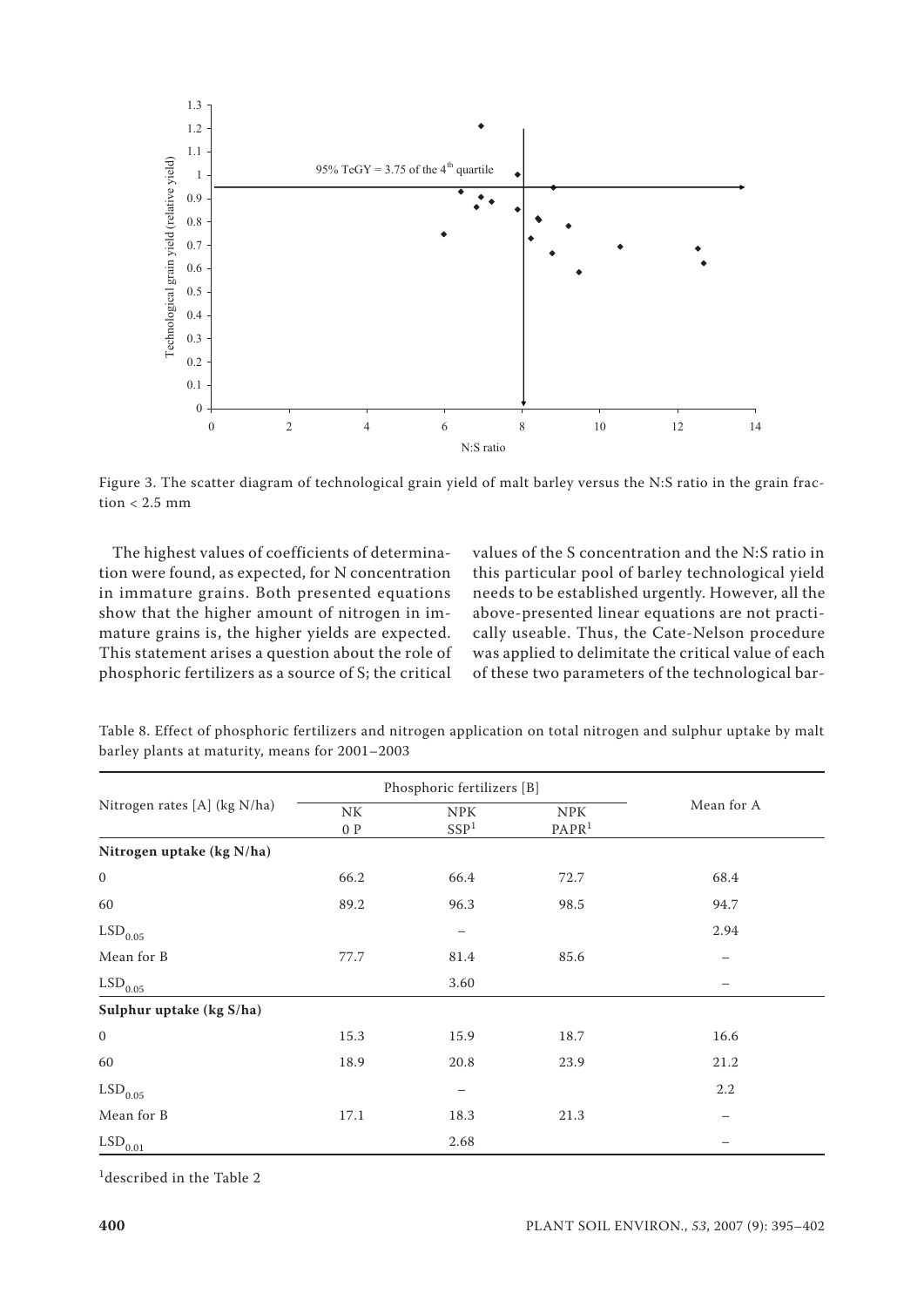

Figure 4. Effect of phosphoric fertilizers and nitrogen application on relative distribution of accumulated nitrogen among malt barley organs at maturity

ley grain yield. The obtained results are shown in Figures 2 and 3, respectively. With respect to S concentration, its critical values above 0.23% in the grain fraction below 2.5 mm allow to reach the potential yield of 3.75 t/ha and the calculated critical N:S ratio for potential yield is 7.5.

## **Nitrogen and sulphur accumulation in plants at maturity**

Values of nitrogen and/or sulphur uptake can be used as useful indices of malt barley yield and quality. In spite of a high seasonal variability, amounts of



Figure 5. Effect of phosphoric fertilizers and nitrogen application on relative distribution of accumulated sulphur among malt barley organs at maturity